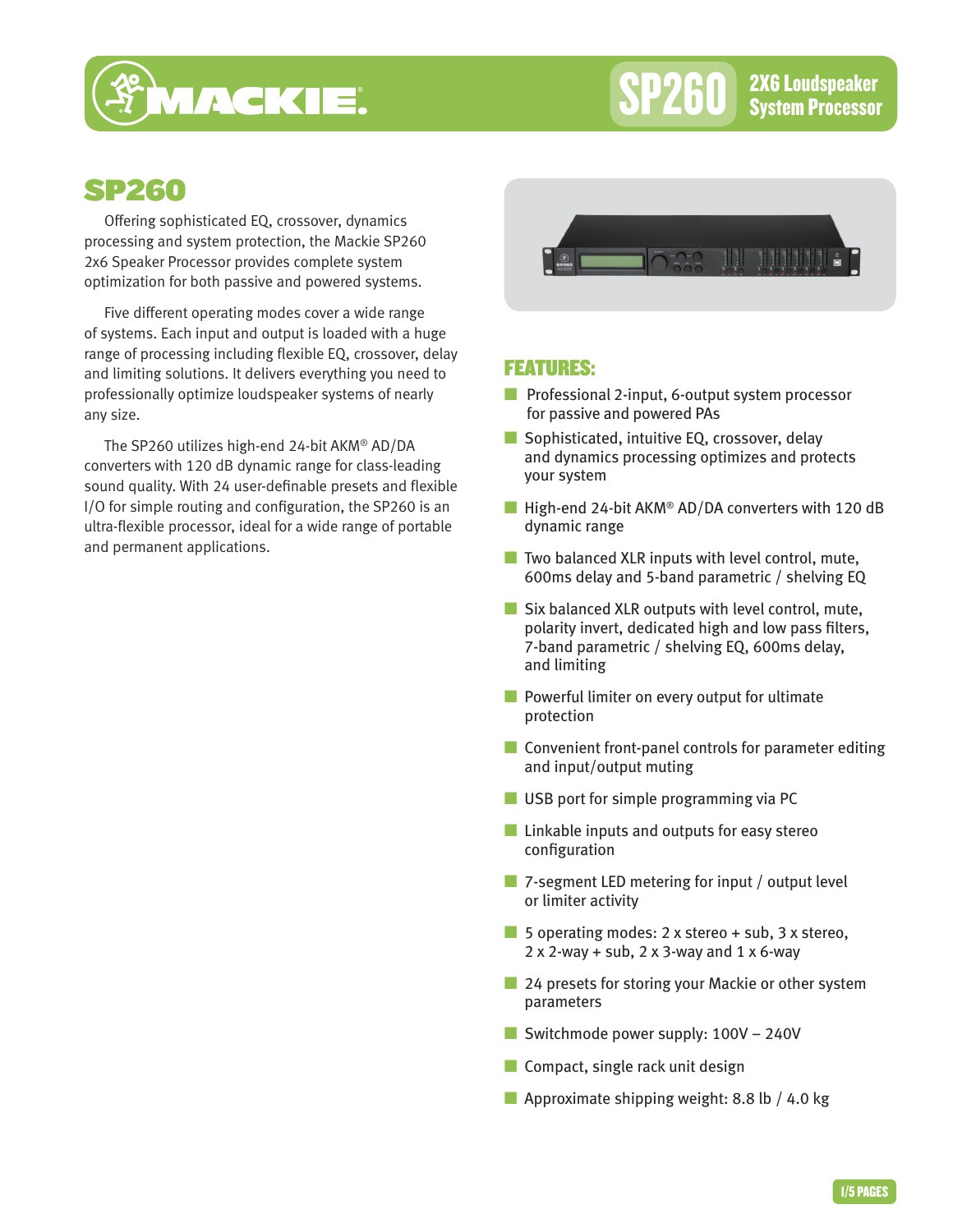## SP260 PROCESSING PARAMETERS

| <b>Operating Modes and Presets</b> |                                                                                      |  |
|------------------------------------|--------------------------------------------------------------------------------------|--|
| 2xStereo+Sub:                      | Two full-range loudspeaker pairs and a<br>pair of [mono by default] subwoofers       |  |
| 2x2Way+Sub:                        | Two bi-ampable full-range loudspeakers and a<br>pair of [mono by default] subwoofers |  |
| 2x3Way:                            | Two tri-ampable full-range loudspeakers                                              |  |
| 3xStereo:                          | Three full-range loudspeaker pairs                                                   |  |
| 1x6Way:                            | Mono 6-way setup                                                                     |  |

 $\overline{\phantom{0}}$ 

| <b>Inputs</b>         |                                                    |
|-----------------------|----------------------------------------------------|
| Gain:                 | $±15$ dB                                           |
|                       | $±0.1$ dB increments                               |
| Delay:                |                                                    |
| Time (ms):            | $0.0000 - 600.9984$ ms                             |
|                       | $±1.000$ ms and $±0.0208$ ms increments            |
| Distance (m):         | $0.000 - 204.339$ m                                |
|                       | $\pm$ ~0.340 m and $\pm$ ~0.007 m increments       |
| Distance (feet):      | $0.000 - 670.233$ feet                             |
|                       | $\pm$ ~1.115 feet and $\pm$ ~0.023 feet increments |
| EQ Bypass:            | On or Off                                          |
| 5-band EQ:            |                                                    |
| Frequency:            | 20 Hz - 20 kHz                                     |
|                       | $~1/24$ octave increments                          |
| Bandwidth:            | $0.05 - 3.0$                                       |
|                       | $±0.05$ increments                                 |
| Gain:                 | $±15$ dB                                           |
|                       | $\pm 0.05$ dB increments                           |
| High or low-shelving: | 6 or 12 dB/octave                                  |
|                       |                                                    |

| <b>Outputs</b> |                                                 |
|----------------|-------------------------------------------------|
| Name:          | User-editable                                   |
| Source:        | InA, InB, InA+InB                               |
| Polarity:      | 180° invert                                     |
| Gain:          | $-12.0$ dB to $+6.0$ dB<br>$±0.1$ dB increments |
| EQ Bypass:     | On or Off                                       |

| <b>Outputs Continued</b>    |                                                                                                                                                    |                                                                                                                                                                                                                                       |
|-----------------------------|----------------------------------------------------------------------------------------------------------------------------------------------------|---------------------------------------------------------------------------------------------------------------------------------------------------------------------------------------------------------------------------------------|
| 7-band EQ:                  |                                                                                                                                                    |                                                                                                                                                                                                                                       |
| Frequency:                  |                                                                                                                                                    | 20 Hz - 20 kHz<br>~1/24 octave increments                                                                                                                                                                                             |
| Bandwidth:                  |                                                                                                                                                    | $0.05 - 3.0$<br>$\pm 0.05$ increments                                                                                                                                                                                                 |
| Gain:                       |                                                                                                                                                    | $±15$ dB<br>$\pm 0.05$ dB increments                                                                                                                                                                                                  |
| High or low-shelving:       |                                                                                                                                                    | 6 or 12 dB/octave                                                                                                                                                                                                                     |
| Delay:                      |                                                                                                                                                    |                                                                                                                                                                                                                                       |
| Time (ms):                  |                                                                                                                                                    | $0.0000 - 600.9984$ ms<br>$±1.000$ ms and $±0.0208$ ms increments                                                                                                                                                                     |
| Distance (m):               |                                                                                                                                                    | 0.000 - 204.339 m<br>$\pm$ ~0.340 m and $\pm$ ~0.007 m increments                                                                                                                                                                     |
| Distance (feet):            | ±~1.115 feet and ±~0.023 feet increments                                                                                                           | 0.000 - 670.233 feet                                                                                                                                                                                                                  |
| High- and Low-Pass Filters: |                                                                                                                                                    |                                                                                                                                                                                                                                       |
| Frequency:                  |                                                                                                                                                    | 20 Hz - 20 kHz                                                                                                                                                                                                                        |
| Filter / Slope:             |                                                                                                                                                    | No Cut-Off<br>Butterworth 6 dB/octave<br>Butterworth 12 dB/octave<br>Linkwitz-Riley 12 dB/octave<br>Bessel 12 dB/octave<br>Butterworth 18 dB/octave<br>Butterworth 24 dB/octave<br>Linkwitz-Riley 24 dB/octave<br>Bessel 24 dB/octave |
| Limiter:                    |                                                                                                                                                    |                                                                                                                                                                                                                                       |
| Attack:                     | $[5 \text{ ms} - 20 \text{ ms}]$<br>$[20 \text{ ms} - 30 \text{ ms}]$<br>$[30 \text{ ms} - 100 \text{ ms}]$<br>$[100 \text{ ms} - 200 \text{ ms}]$ | $5 - 200$ ms<br>$±1$ ms increments<br>$±5$ ms increments<br>$±10$ ms increments<br>$±20$ ms increments                                                                                                                                |
| Release:                    |                                                                                                                                                    | $0.1 - 3.0 s$<br>$±0.1$ s increments                                                                                                                                                                                                  |
| Threshold:                  |                                                                                                                                                    | -10 to +20 dBu<br>$±0.2$ dBu increments                                                                                                                                                                                               |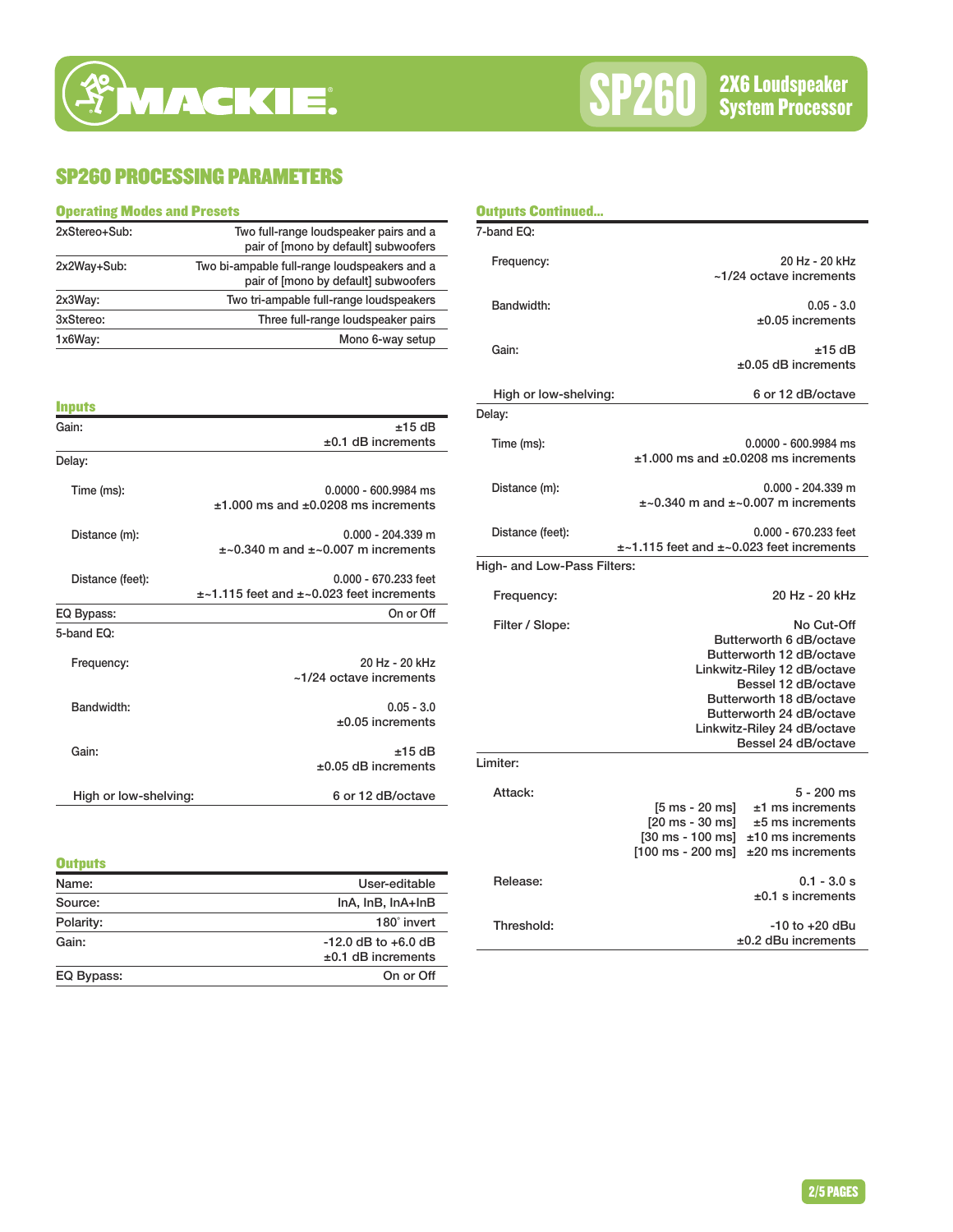## SP260 SPECIFICATIONS

#### Analog Inputs

| Connectors              | <b>Two Balanced XLRs</b>                                                     |
|-------------------------|------------------------------------------------------------------------------|
| Max Input (Line Level): | $+20$ dBu                                                                    |
| <b>CMRR</b>             | $>58$ dB                                                                     |
| Input Meter Range       | Clip<br>$+15$ dBu<br>$+9$ dBu<br>$+3$ dBu<br>0 dBu<br>$-10$ dBu<br>$-20$ dBu |

#### **Crosstalk**

| 22 Hz to 22 kHz [unweighted]              |           |
|-------------------------------------------|-----------|
| Interchannel Crosstalk +20 dBu @ 1 kHz    | $-107$ dB |
| Crosstalk Input to Output +20 dBu @ 1 kHz | $-107$ dB |
|                                           |           |

#### USB

| USB port for programming via Windows-based computers |                |
|------------------------------------------------------|----------------|
| (downloadable app and driver from www.mackie.com)    |                |
| Format                                               | <b>USB 1.1</b> |

#### Analog Outputs

| Connectors                | <b>Six Balanced XLRs</b> |
|---------------------------|--------------------------|
| <b>Max Output Level</b>   | $+21$ dBu                |
| <b>Output Meter Range</b> |                          |
| Level Mode:               | Limit Mode:              |
| Limit                     | Limit                    |
| Clip                      | $0$ dBr                  |
| $+15$ dBu                 | -3 dBr                   |
| +9 dBu                    | -6 dBr                   |
| +3 dBu                    | -9 dBr                   |
| 0 dBu                     | $-12$ dBr                |
| $-15$ dBu                 | $-15$ dBr                |

#### AC Power Requirements

| <b>Power Consumption</b>       | 40 watts                  |
|--------------------------------|---------------------------|
| Universal AC Power Supply      | 100 - 240 VAC, 50 - 60 Hz |
| <b>Power Connector</b>         | 3 Pin IEC                 |
| <b>Operating Temperature</b>   | $0 - 40$ °C               |
| [extended ambient temperature] | $32 - 104$ °F             |

#### Physical Properties (packaged product)

| Height | $3.6$ in / 91 mm |
|--------|------------------|
| Width  | 21.0 in / 533 mm |
| Depth  | 12.1 in / 307 mm |
| Weight | 8.8 lb / 4.0 kg  |

Display 2x24 character LCD with backlight Height **1.8** in / 46 mm

Width [front] 19.0 in / 483 mm<br>
19.0 in / 439 mm<br>
17.3 in / 439 mm

Depth 9.0 in / 229 mm Weight 5.8 lb / 2.6 kg

## AD/DA

| <b>Converter Type</b> | 24-bit AKM <sup>®</sup> |
|-----------------------|-------------------------|
| <b>Dynamic Range</b>  | 120dB                   |
| Sample Rate           | 48 kHz                  |
| <b>Bit Depth</b>      | 24-Bit                  |

| <b>Frequency Response</b> |              |
|---------------------------|--------------|
| 20 Hz to 20 kHz           | $\pm 0.2$ dB |

| <b>Noise Characteristics</b> |                   |
|------------------------------|-------------------|
| <b>Dynamic Range</b>         | 111 dB A-weighted |
|                              | 108 dB unweighted |

Physical Properties (product)

| <b>Ordering Information</b>            |                |
|----------------------------------------|----------------|
| SP260 2X6 Loudspeaker System Processor | P/N 2039291-00 |

| <b>Distortion</b> |             |
|-------------------|-------------|
| 20 Hz to 20 kHz   | $< 0.004\%$ |

(1U rack mount design)

17.3 in / 439 mm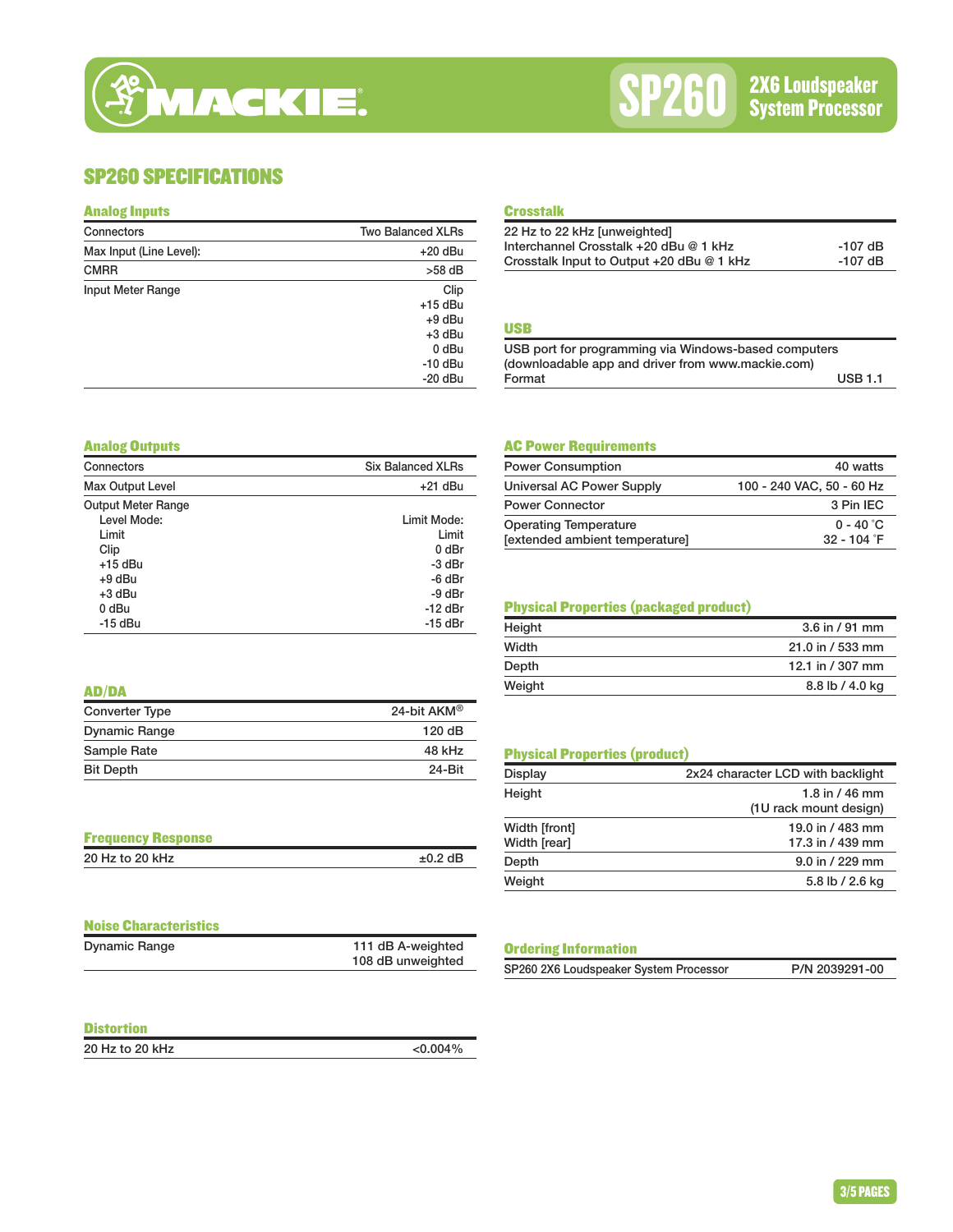

Input

i<br>E<br>L

#### $rac{1}{2}$  Output 5 SP260 BLOCK DIAGRAM $\frac{1}{2}$  Output 1  $\frac{1}{\sqrt{2}}$  Output 6 Output 2 Output 4  $\sum_{i=1}^{n}$ Filter Dack of the Contract of the Contract of the Contract of the Contract of the Contract of the Contract of the Contract of the Contract of the Contract of the Contract of the Contract of the Contract of the Contract of right are a series of the contract of the contract of the contract of the contract of the contract of the contract of the contract of the contract of the contract of the contract of the contract of the contract of the cont FILE DACK ANGLES ON THE CONTROL OF THE CONTROL OF THE CONTROL OF THE CONTROL OF THE CONTROL OF THE CONTROL OF THE CONTROL OF THE CONTROL OF THE CONTROL OF THE CONTROL OF THE CONTROL OF THE CONTROL OF THE CONTROL OF THE CON SPARO (O.) ANT LAST HILL AND THE LAST TIME SEEN LAST TIME SEEN LAST TIME SEEN LAST TIME SEEN LAST TIME SEEN LA ↓mano (e^, } ∧ | | く » | | anv SPARO (O.) ANT ASSITILE ARE THE AREA LIMIT OF LARGE THE LARGE AND A  $rac{1}{2}$  $\mathbb{Q}^+$  $\mathop{\prod\nolimits_{\infty}^{\infty}}$  $\left\langle \bigcap_{n\infty}$  $\left( \begin{array}{c} 2 \\ 3 \end{array} \right)$ ∫ ‱ Second Limited States and Limited States and Limited States and Limited States and Limited States and December 2014  $\infty$ 0000000 0000000 0000000 0000000 0000000 0000000 Mute Mute Mute Mute Mute Mute Limiter Limiter Limiter Limiter Limiter Limiter Low-Pass Low-Pass<br>Filter Low-Pass<br>Filter Low-Pass<br>Filter Low-Pass<br>Filter Input Polarity Cain Low-Band Hay Low-Band Delay Low-Pass University Planer Input Polarity and Cain Polar Peg Delay High-Pass Low-Pass<br>Source Pitter Input Delay Delay Low-Pass Delay Low-Pass Delay Low-Pass<br>Source Pitter Input Polarity Cain Low-Band Hay Low-Band Delay Low-Pass University Planer Input Delarity Cain Low-Pass Delay Low-Pass Delay Low-Pass<br>Source Littler Input Polarity Cain Level Feather Delay Low-Pass Delay Low-Pass<br>Source Elittler Filter High-Pass High-Pass High-Pass<br>Filter High-Pass<br>Filter High-Pass High-Pass Delay Delay Delay Delay Delay Delay  $7-8$ and<br>EQ 7-Band<br>EQ  $7-8$ and<br>EQ  $7$ -Band<br>EQ 7-Band<br>EQ EQ **Bypass** Polarity  $\begin{array}{|c|c|c|c|}\n\hline\n\text{Polar} & \text{Gain} & \text{P-1} & \text{P-1} \\
\hline\n\end{array}$ Bypass Polarity **Lexister** Gain **Property** 7-Band Bypass Polarity Gain 7-Band Bypass Polarity Gain 7-Band Bypass Polarity Gain 7-Band Polarity Gain 7-Band Bypass Gain Gain Gain Gain Gain Gain Polarity Polarity Polarity Polarity Polarity Polarity Input<br>Source Input<br>Source Input<br>Source Input<br>Source Input<br>Source Input<br>Source  $\omega$ 5-Band<br>EQ Bypass Gain Para Palay 5-Band Delay 5-Band Delay 5-Band Budget Gain Person Delay Personal Delay Personal Delay Personal Delay Personal Delay Personal Delay Personal Delay Personal Delay Personal Delay Personal Delay Personal Delay Personal Delay Personal Delay Personal Delay Personal Bypass EQ Delay Gain Gain  $\begin{tabular}{|c|c|} \hline \rule{0pt}{3ex} \rule{0pt}{3ex} \rule{0pt}{3ex} \rule{0pt}{3ex} \rule{0pt}{3ex} \rule{0pt}{3ex} \rule{0pt}{3ex} \rule{0pt}{3ex} \rule{0pt}{3ex} \rule{0pt}{3ex} \rule{0pt}{3ex} \rule{0pt}{3ex} \rule{0pt}{3ex} \rule{0pt}{3ex} \rule{0pt}{3ex} \rule{0pt}{3ex} \rule{0pt}{3ex} \rule{0pt}{3ex} \rule{0pt}{3ex} \rule{0pt}{3ex} \rule{0pt}{3ex} \rule{0pt}{3ex} \rule{0pt}{3$  $\boxed{0000000}$ Mute Mute ्रैं  $\sum_{\mathbf{A}} \left( \begin{matrix} \mathbf{A} & \mathbf{A} \\ \mathbf{A} & \mathbf{A} \end{matrix} \right)$ a<br>a<br>a<br>c<br>D<br>c<br>a<br>c<br>c<br>

4/5 PAGES